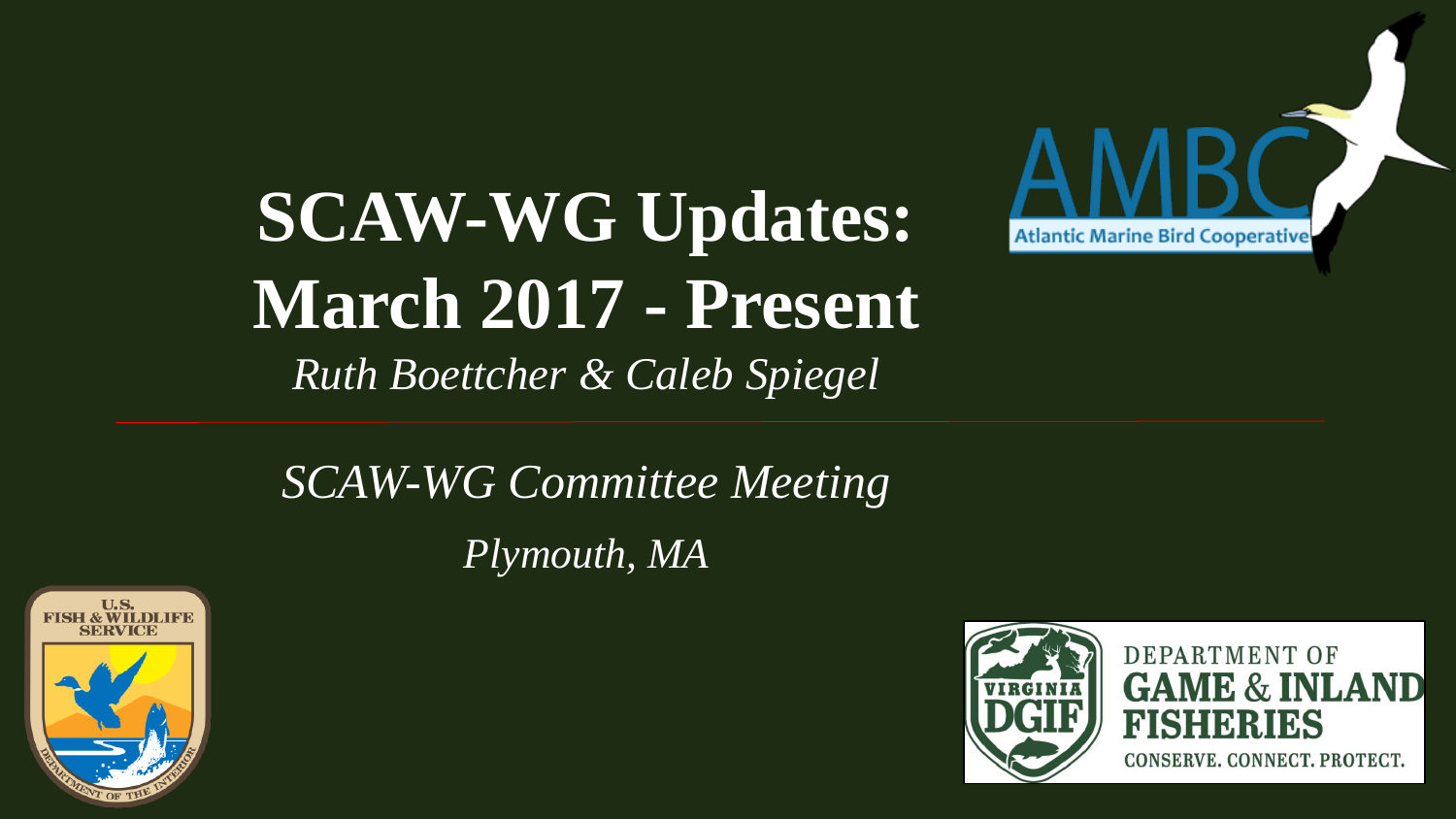# **Colonial waterbird (CWB) recommendations adopted by the Atlantic Flyway Council**

Drafted by *Nongame Technical Section Waterbird Committee:* September 2017 & February 2018:

States will:

**1) Support/participate in a 2018 CWB survey 2) Establish regular coordinated CWB surveys** *by 2023* **3) Develop shared CWB data mgmt. system w/ mapping → input in development to ensure needs met 4) Contribute historical, recent, future data**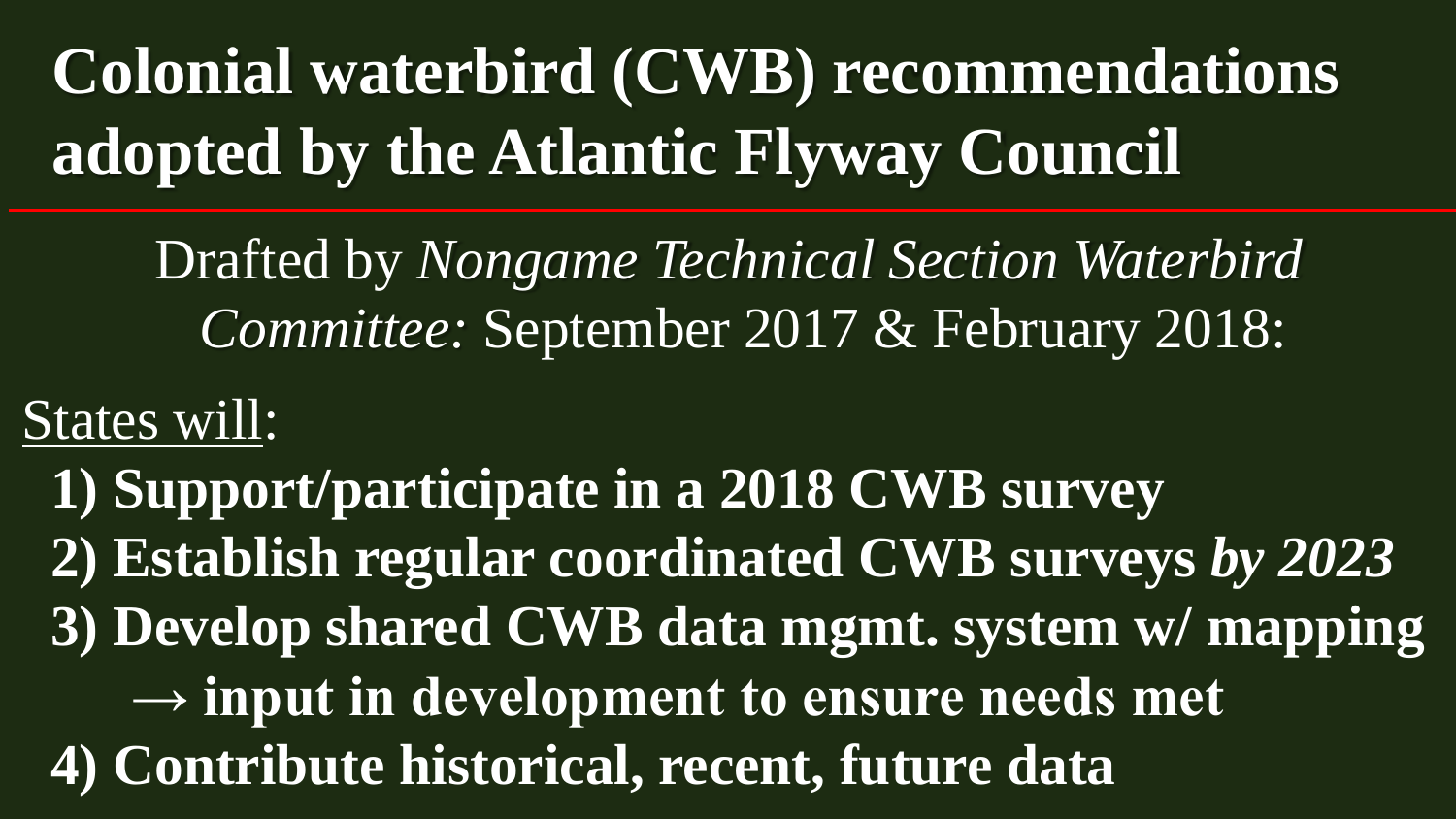## **Atlantic coast CWB staff interviews**

### Interviews with Atlantic coast CWB biologists: Jan-Feb 2018

- 1. Assess scope and scale of 2018 surveys
- 2. Determine whether SCAW focal species would be covered
- 3. Determine whether state would contribute past & current CWB survey data to shared database for regional/range-wide analyses

### RESULTS:

- Made contact with the appropriate biologist(s) from 13 of 14 Atlantic coast states
- •• All states agreed to provide past & current data (SC & CT - require higher level permission)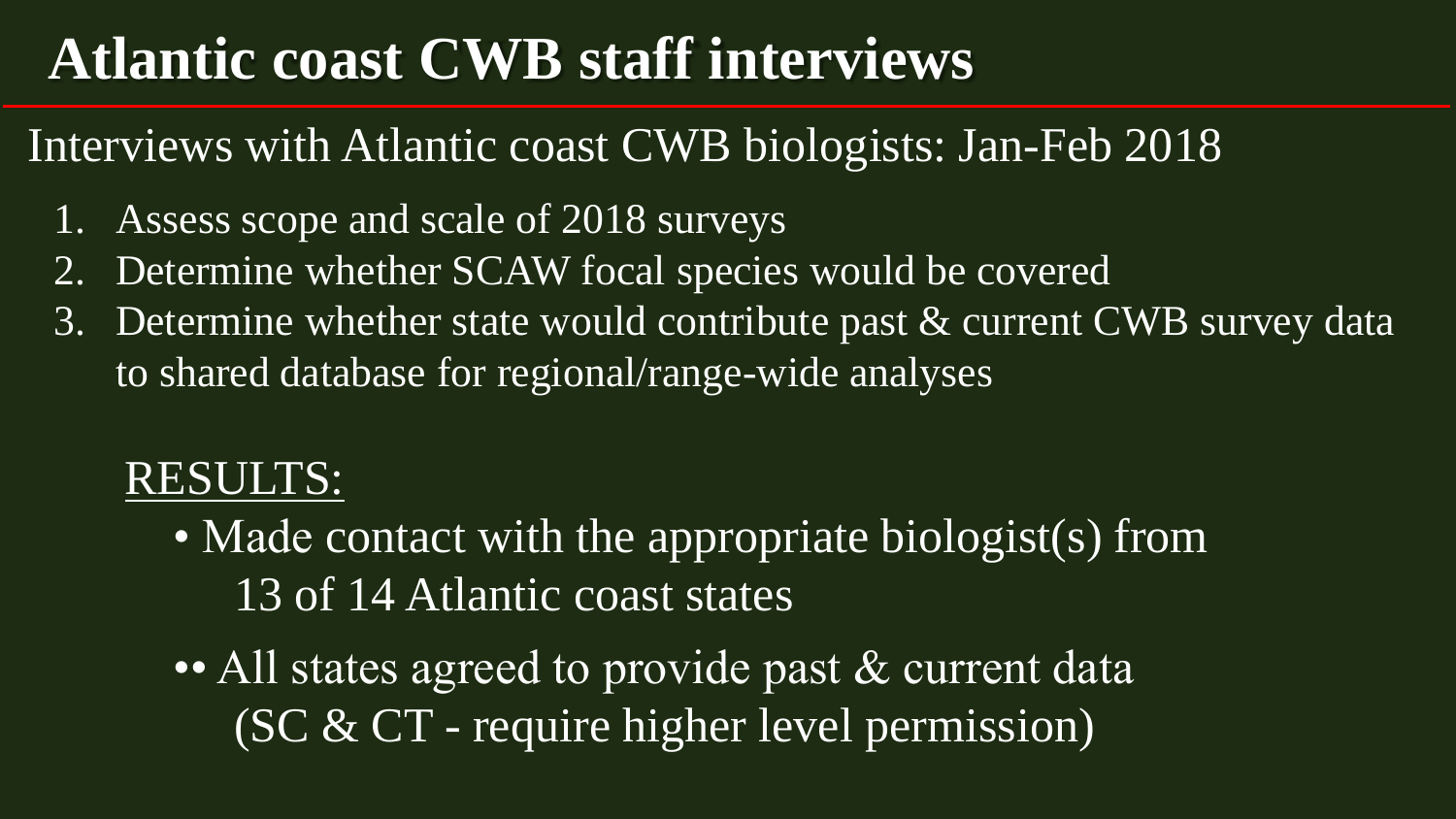| <b>2018 complete coastwide surveys</b> |                         |                                                                                                                                                                                                                                                                                                                        | <b>2018 focal species coverage</b> |                         |                           |                                        |                         |
|----------------------------------------|-------------------------|------------------------------------------------------------------------------------------------------------------------------------------------------------------------------------------------------------------------------------------------------------------------------------------------------------------------|------------------------------------|-------------------------|---------------------------|----------------------------------------|-------------------------|
| <b>State</b>                           | <b>Seabirds</b>         | <b>Wading birds</b>                                                                                                                                                                                                                                                                                                    | <b>Least</b><br>tern               | <b>Common</b><br>tern   | <b>Black</b><br>skimmer   | <b>Double-crested</b><br>cormorant     | <b>Laughing</b><br>gull |
| <b>Maine</b>                           |                         |                                                                                                                                                                                                                                                                                                                        | X                                  | X                       | N/A                       |                                        | X                       |
| <b>New Hampshire</b>                   |                         |                                                                                                                                                                                                                                                                                                                        |                                    | X                       |                           |                                        | N/A                     |
| <b>Massachusetts</b>                   | X                       | $x$ (no GBHE)                                                                                                                                                                                                                                                                                                          | X                                  | X                       | X                         | X                                      | X                       |
| <b>Connecticut</b>                     |                         |                                                                                                                                                                                                                                                                                                                        | X                                  |                         | X                         |                                        |                         |
| <b>New York</b>                        |                         |                                                                                                                                                                                                                                                                                                                        | X                                  | X                       | $\mathbf{X}$              |                                        |                         |
| <b>New Jersey</b>                      |                         | X                                                                                                                                                                                                                                                                                                                      | X                                  |                         | $\overline{X}$ (if pres.) | X                                      |                         |
| <b>Delaware</b>                        |                         |                                                                                                                                                                                                                                                                                                                        | X                                  | $\overline{\mathbf{X}}$ | X                         |                                        | $\mathbf{X}$            |
| <b>Maryland</b>                        | X                       | x (exception:<br>GBHE)                                                                                                                                                                                                                                                                                                 | X                                  | X                       | X                         | X                                      | X                       |
| <b>Virginia</b>                        | X                       | x (exception:<br>GBHE)                                                                                                                                                                                                                                                                                                 | X                                  | X                       | X                         | X                                      | X                       |
| <b>North Carolina</b>                  |                         |                                                                                                                                                                                                                                                                                                                        | X                                  |                         |                           |                                        |                         |
| <b>South Carolina</b>                  |                         |                                                                                                                                                                                                                                                                                                                        | X                                  | X                       | X                         |                                        |                         |
| Georgia                                |                         |                                                                                                                                                                                                                                                                                                                        | $\mathbf X$                        | N/A                     | X                         | x (opportunistic<br>coverage, few prs) | X                       |
| Florida                                |                         |                                                                                                                                                                                                                                                                                                                        | $\boldsymbol{X}$                   | N/A                     | $\mathbf X$               |                                        | $\mathbf{X}$            |
| <b>TOTALS</b>                          | $\overline{\mathbf{3}}$ | 4<br>$\frac{1}{2}$ $\frac{1}{2}$ $\frac{1000}{2225}$ $\frac{1000}{2225}$ $\frac{1}{2}$ $\frac{1}{2}$ $\frac{1}{2}$ $\frac{1}{2}$ $\frac{1}{2}$ $\frac{1}{2}$ $\frac{1}{2}$ $\frac{1}{2}$ $\frac{1}{2}$ $\frac{1}{2}$ $\frac{1}{2}$ $\frac{1}{2}$ $\frac{1}{2}$ $\frac{1}{2}$ $\frac{1}{2}$ $\frac{1}{2}$ $\frac{1}{2}$ | 12                                 | 8                       | 10                        | $\overline{\mathbf{5}}$                | $\overline{7}$          |

Upper case  $X$ 's = 100% coast-wide coverage; Lower case  $x$ 's = partial to near 100% coverage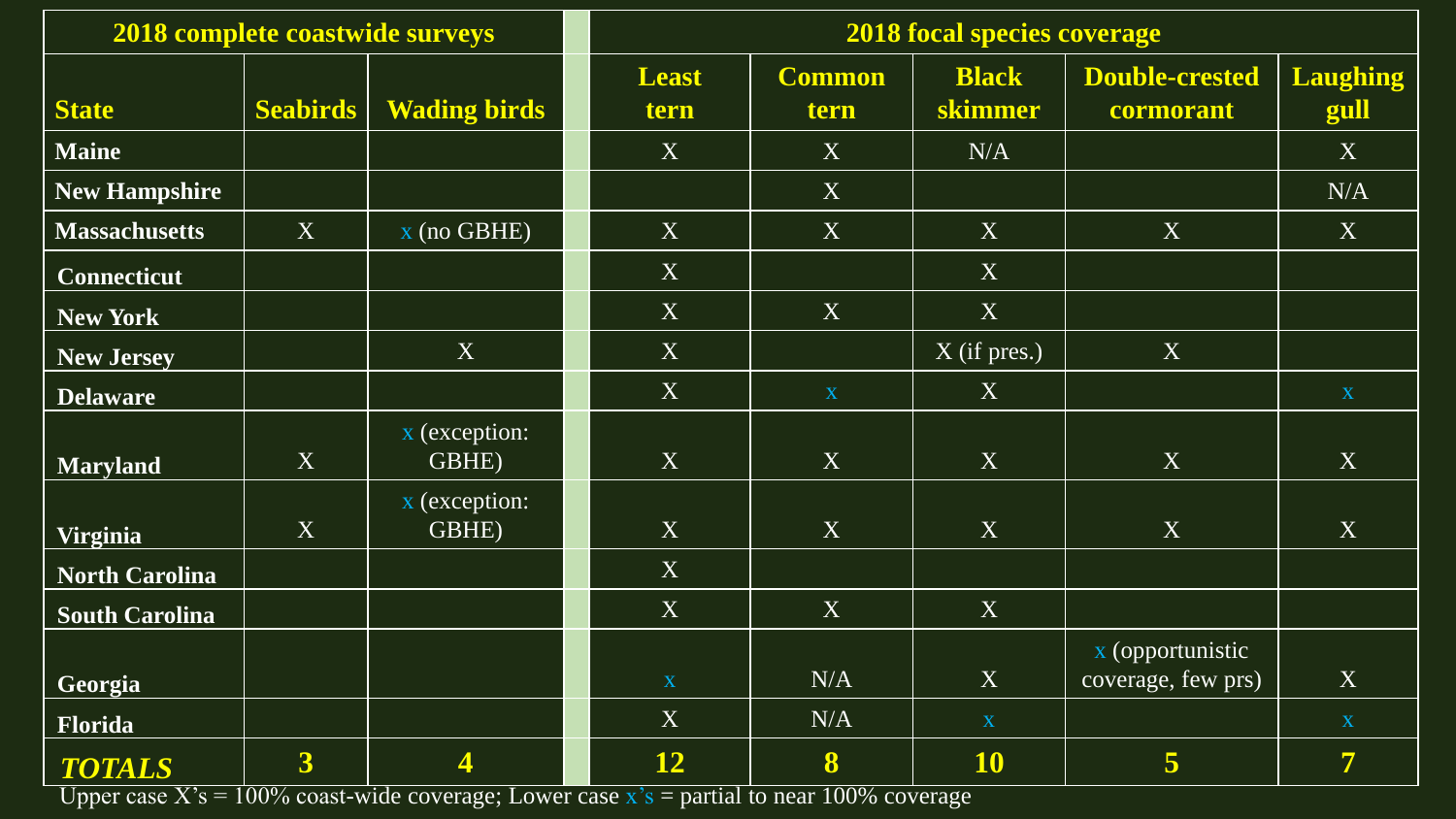### **USGS - USFWS Science Support Program Project:**  *Laying the groundwork for science-based management of CWB*

#### • **Funded 2018-2020**

- **USGS Maine Coop Unit** (Cyndy Loftin & Zachary Loman, PhDs)
- **Completed objectives/tasks:**
	- a) Resurrected the USGS CWB website:<https://www.pwrc.usgs.gov/cwb/>
	- b) Inventoried existing USGS colonial waterbird database (CWBD) contents: *Earliest Atlantic Flyway data - 1923. Majority from 1960s & 70s. Recent MANEM data (2008 and 2013).*
	- c) Updated CWB data entry spreadsheet in prep for 2018 data: *data entry/submittal instructions & definitions of data fields posted to USGS CWB website for states to download.*
	- d) Made a formal request to Atlantic coast CWB contacts for 2018 data: *Provided USGS CWB website link to partners.*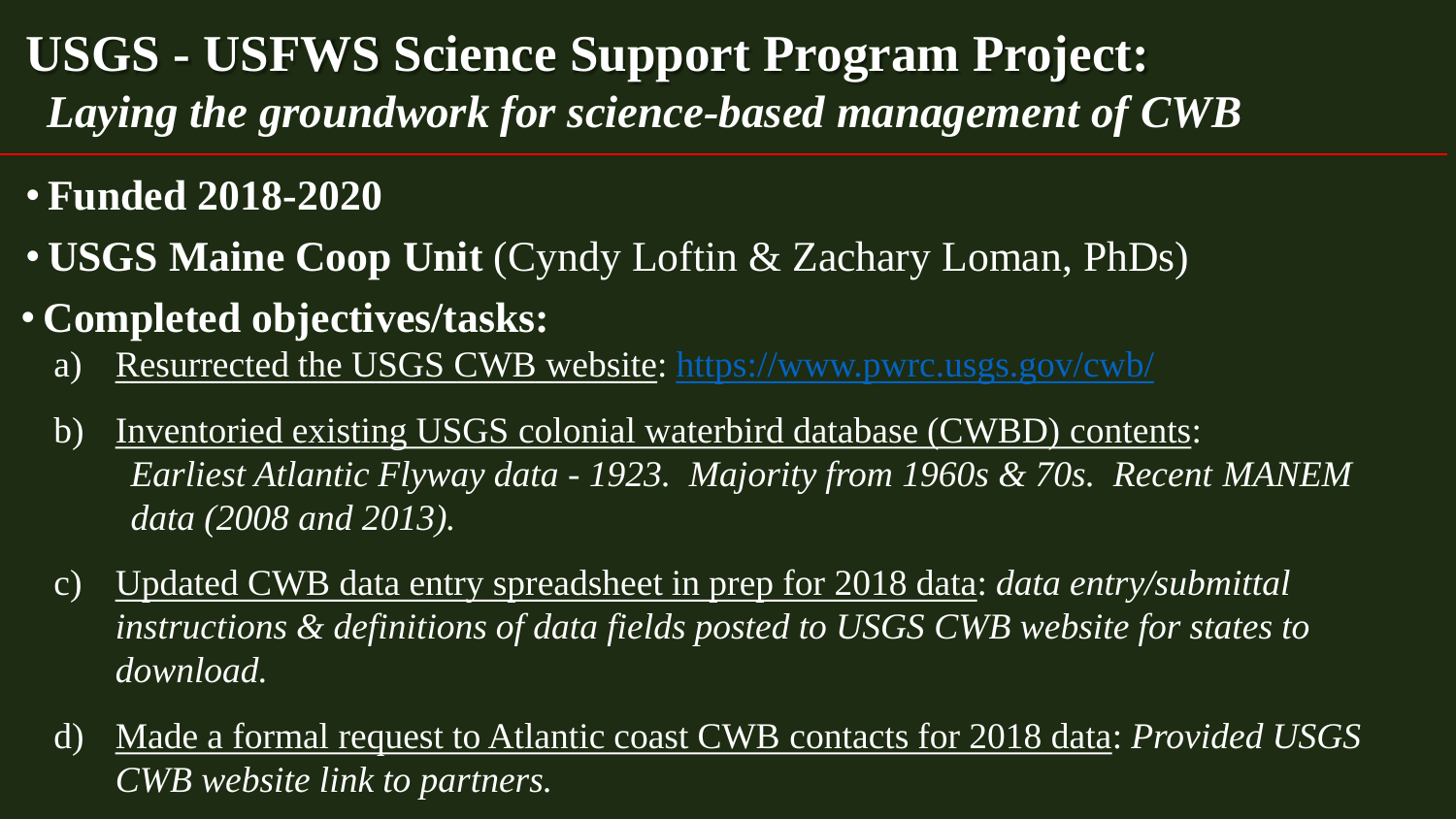### **USGS Science Support Program Project:** *Laying the groundwork for science-based management of CWB*

#### • **Current & future objectives/tasks:**

- e) Provide assistance to states with 2018 data entry & proofing
- f) Request historic/past CWB survey data from Atlantic coast states and provinces:
	- *Annual survey data that covered all or most of state's/province's CWB species and/or geographic areas;*
	- *Complete annual surveys of one or more SCAW-WG focal species (COTE, LETE, BLSK, DCCO, LAGU)*
- g) Update USGS CWB website with summaries of 2013 and 2018 data
- h) Develop and evaluate species trends for SCAW-WG focal species using all available data, and graphically display trend data on the USGS CWB website
- i) Provide guidance on future CWB surveys and data platforms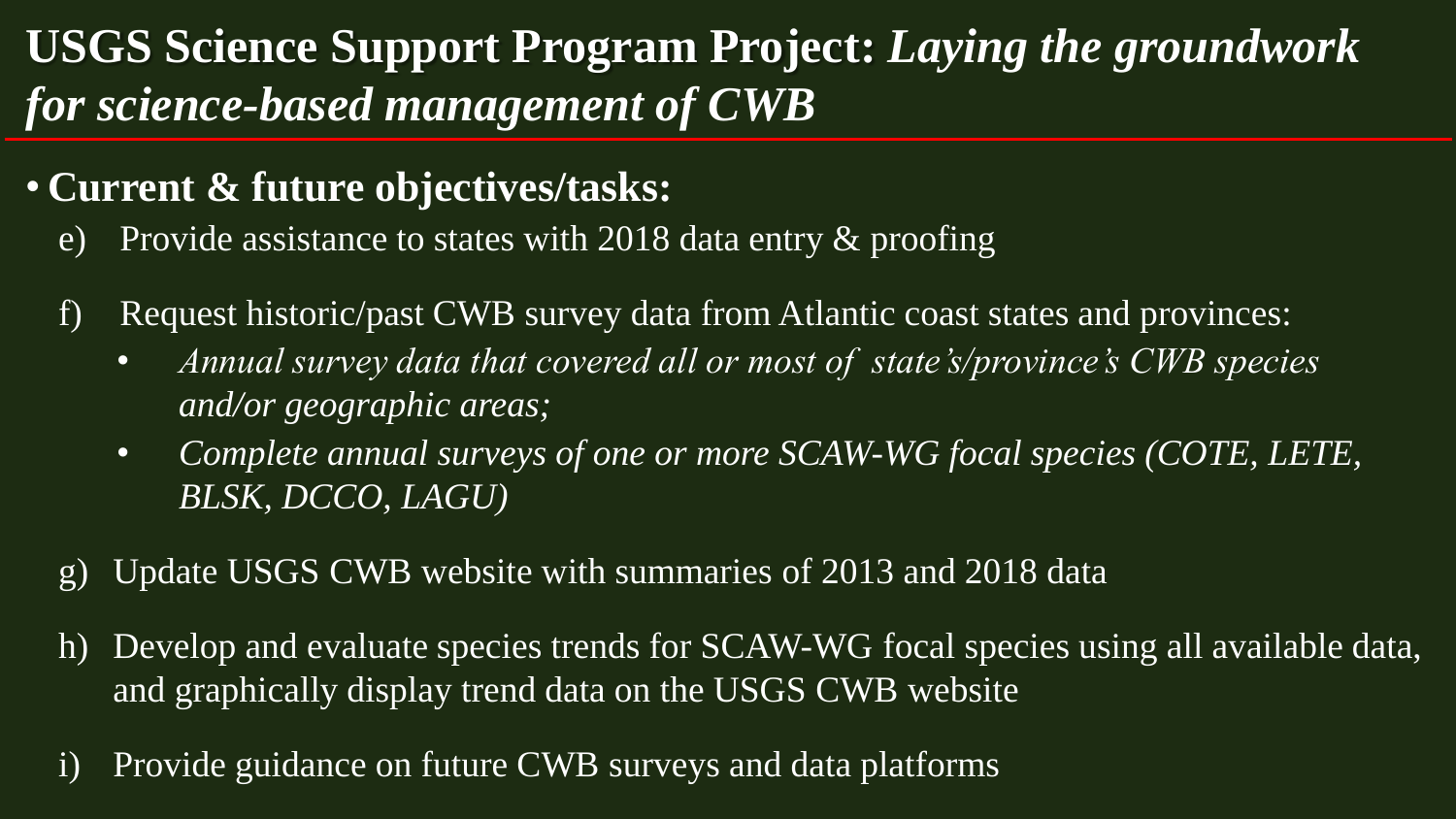## **Avian Conservation Data Management Workshop**

Location: Virginia Beach, VA Date: March 26, 2018

Workshop purpose: Work towards developing avian data management system that enhances management, storage/archiving and sharing, *and* promotes consistent, broad-scale analyses necessary for making effective management decisions

Attendees: Federal, state and NGO biologists, data managers and data portal developers/administrators

Workshop action item: Implement pilot project to update & upload CWB data into the Avian Knowledge Network (AKN); Test AKN's ability to generate trend analyses, distribution, and population estimates at regional scales. TARGET COMPLETION DATE: September 2020.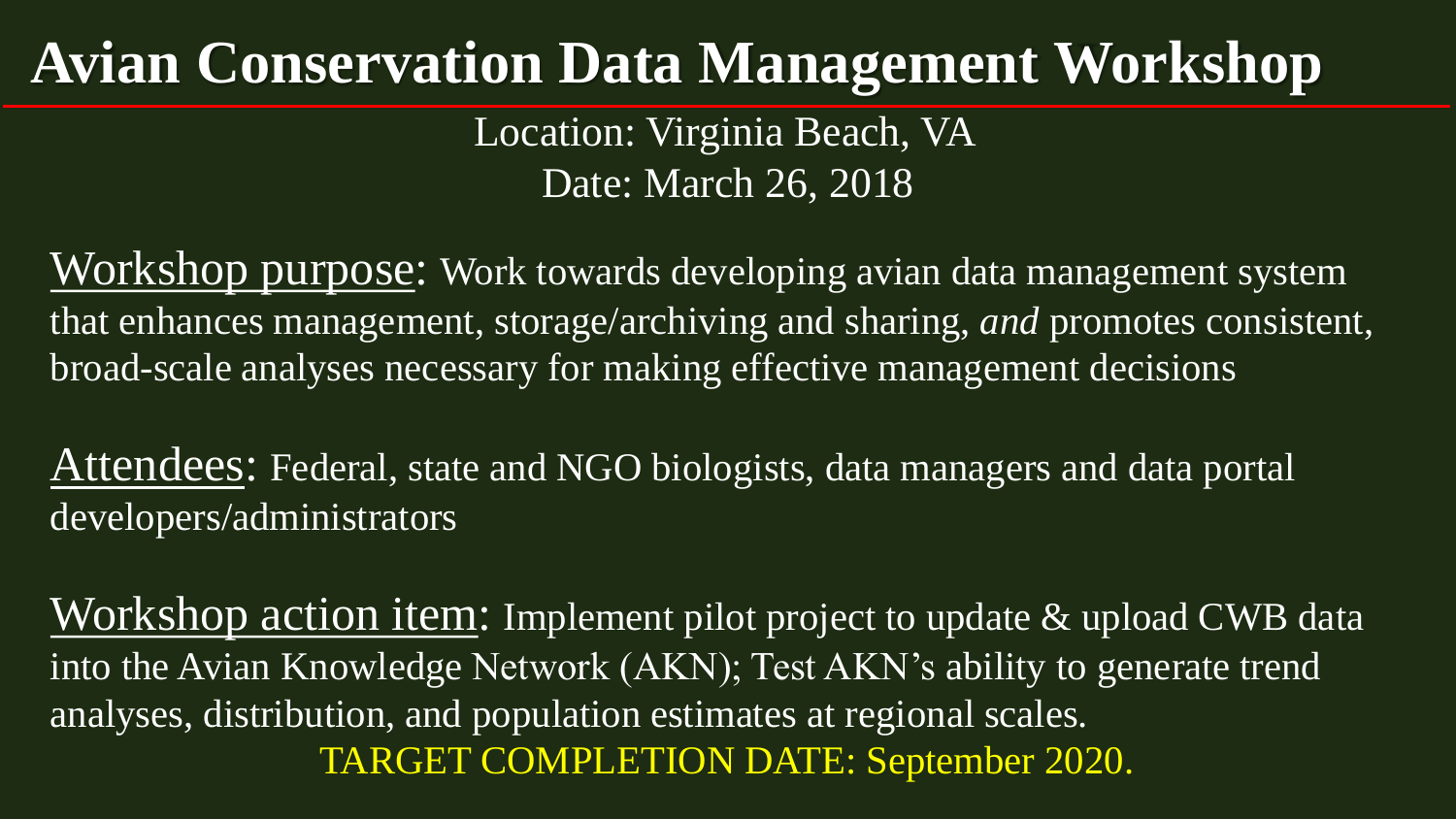## **Big Data Hub Workshop, December 2018**

Funding source: NSF workshop funding - awarded July 2018

Organizing Committee: National Audubon, Point Blue (AKN), USFWS, VDGIF

Purpose of the workshop**:** Identify key elements for NSF proposal to ensure integration of CWB data into AKN, incorporate the AKN CWB node into the Northeast Big Data Hub along with other coastal waterbird data, create a Coastal Waterbird Hub.

### *What is a Big Data Hub?*

*Centralized on-line warehouse for large disparate datasets that require resources, expertise and latest analytic, mapping and other visualization tools to integrate and manage data effectively.* 

*Why a Coastal Waterbird Hub?*

*Modernize the management of disparate waterbird datasets to monitor and manage populations trends at scales ranging from local to global.*